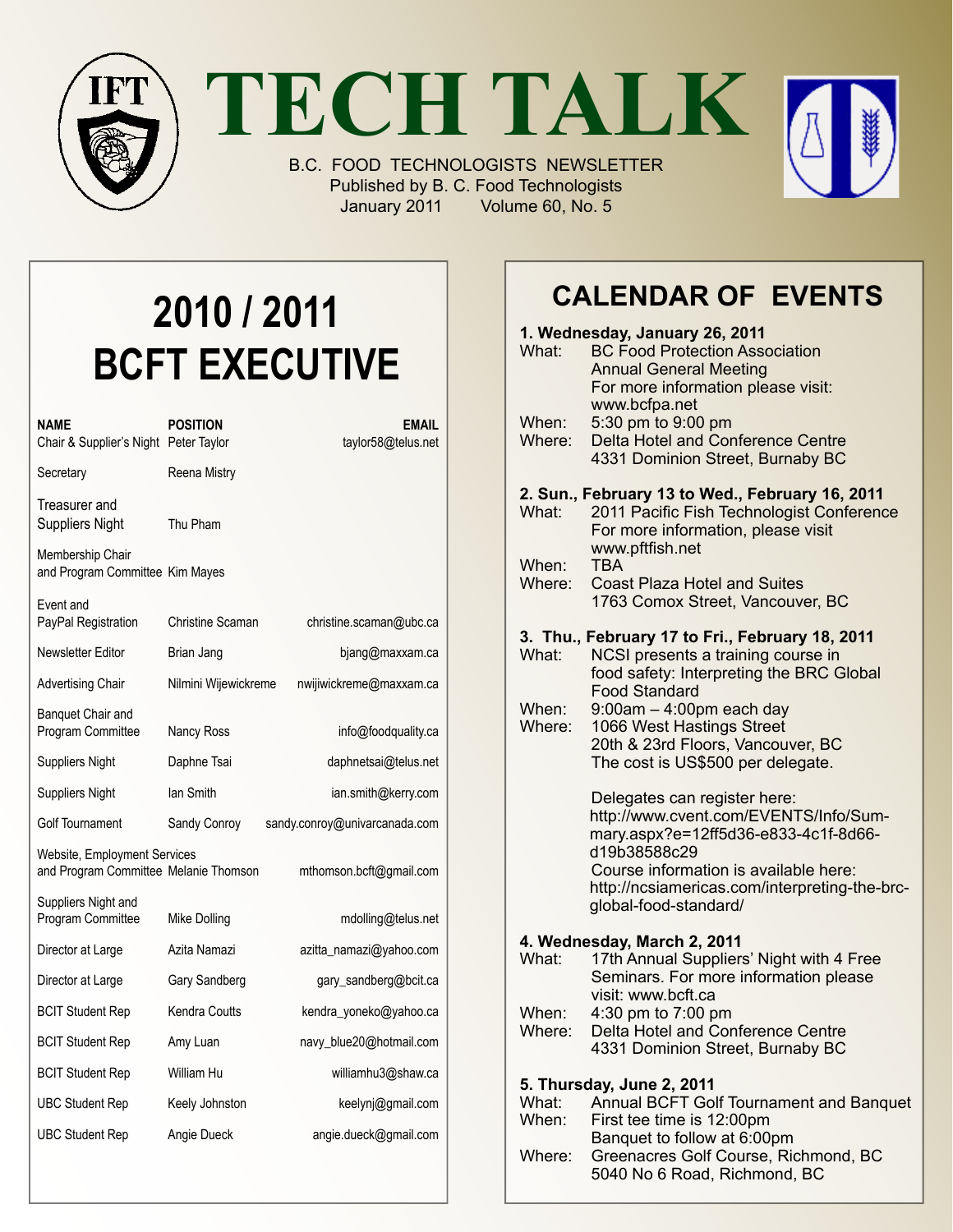### **2011 Annual BCFT Suppliers' Night and Free Seminars**

BC Food Technologists invites you to attend in our 17th Annual Suppliers' Night table top event. Our event will be held on Wednesday March 2nd, 2011.

Our show creates an opportunity for networking and displaying of your products and services to R&D Technologists, Food Scientists, Purchasers, and Senior Managers from leading food and beverage manufacturers in B.C.

With the Vancouver Olympics now behind us, we have been able to return to our seasonal dates to coincide with the Portland and Seattle Supplier's Night Events.

We are excited to return to the same location as last year. It is central and convenient for both suppliers and attendees. More information on accommodations and directions to/from the airport and the Delta Burnaby Hotel and Conference Centre can be found on: www.deltahotels.com. The Delta Burnaby Hotel and Conference Centre is conveniently located off the TransCanada (# 1) Highway near the Willingdon exit in Burnaby, B.C.

| Date:          | Wednesday, March 2, 2011          |  |
|----------------|-----------------------------------|--|
| Show:          | 4:00 pm to 7:30 pm                |  |
| Place:         | Delta Hotel and Conference Centre |  |
|                | 4331 Dominion Street, Burnaby, BC |  |
| Ticket Prices: | Members \$5                       |  |
|                | Non-members \$10                  |  |
|                | Students \$5                      |  |

4 Free seminars will be offered (details beginning on Page 3).

Time: Seminar 1 and 2 held concurrently from 2:30 to 3:30pm Seminar 3 and 4 held concurrently from 3:30 to 4:30pm Cost: None, pre-registration is required

Pre-registration for the seminars is mandatory as there is a 20 person limit per seminar. Deadline for registration is February 16, 2011. Please register with Thu Pham at thu. pham@olympicdairy.com.

For more information, please visit our website at www. bcft.ca or contact:

 Peter Taylor (604) 506-0686 ptaylor@bcft.ca Michael Dolling (604) 538-9626 mdolling@bcft.ca Ian Smith (604) 821-0924 ian.smith@bcft.ca Jack Phillips (604) 533-3991 jphillips@bcft.ca

DEBRO DIVISION OF PREMETALCO INC. Email: vlo@debro.com

Cell: (778) 245-2211

**Vernon Lo, M.Sc.** *Western Region Sales Manager*

130- 18279 Blundell Road Customer Service Richmond, British Columbia Tel: 1-866-294-7914 Canada Fax: 1-877-294-7929 V6W 1L8 customerservice@debro.com



### *Let's Honour BC's Best Through CIFST Awards!*

Because BCFT is in the unique position of being a section of CIFST (Canadian Institute of Food Science and Technology) members may be eligible for a wide number of awards, depending on the national organization to which they are affiliated.

CIFST also has several annual awards designed to recognize the "endeavours and contributions of members to the Institute and the food industry". Descriptions and nomination forms can be found at https://secure.cifst.ca/default. asp?ID=851. Deadline for CIFST awards nominations is February 28, 2011.

Check out the available awards, and get those nominations in. It's always wonderful to have our members recognized nationally.

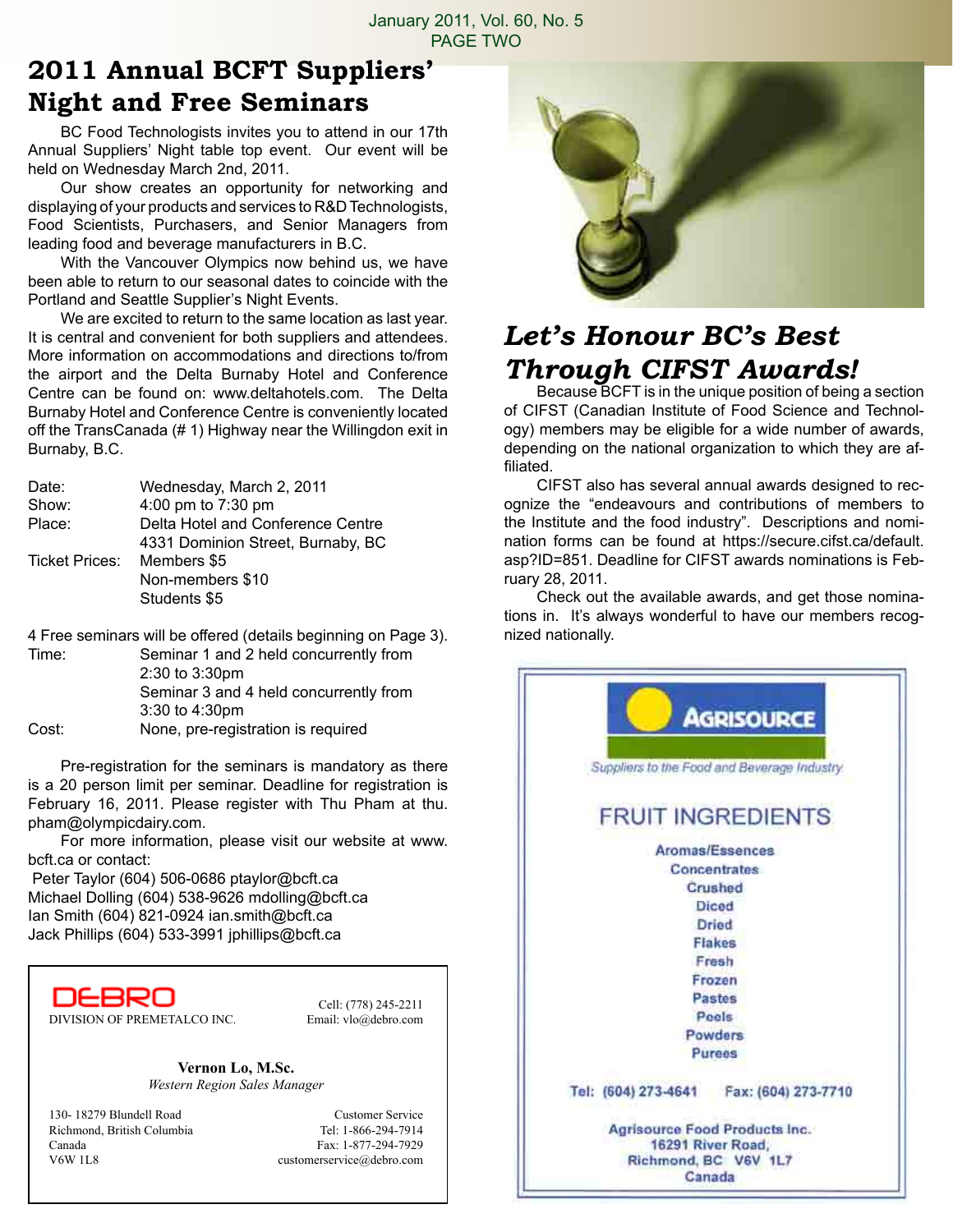## **Suppliers' Night Free Seminars**

#### **Seminar 1: Salt Reduction**

Guylaine Trachy, Technical Director *Kerry Ingredients and Flavors* Time and Place: 2:30-3:30pm in the Firenze Room

Sodium reduction is a huge issue for the food industry: we will review the Canadian Government's sodium reduction strategy as well as the sensory and preservative functions of salt. We will explore substitution possibilities and solutions and have a selection of sodium reduced products to taste.

Guylaine Trachy is the Technical Director for the flavour division of Kerry Ingredients and Flavours in Canada. She is based at the plant in Granby, Quebec and has worked for the company for 15 years. She is Flavour Chemist certified by The Society of Flavor Chemists in the USA.

#### **Seminar 2: The Global Food Safety Initiative**

Merat Moinazad Tehrani, M.Sc., M.Eng.

*SGS Lead Auditor, Compliance Vice President at IEH/MEI Labs.*

Time and Place: 2:30-3:30pm in the Venezia Room

In the current global market, many major retailers and branded food manufacturers require their suppliers to comply with Global Food Safety Initiative (GFSI) recognized standards. The main schemes currently approved by the GFSI are:

• British Retail Consortium (BRC) Global Standard for Food Safety

• Dutch Hazard Analysis Critical Control Point food safety system (Dutch RvA HACCP)

- Food Safety System Certification (FSSC) 22000
- International Food Standard (IFS)
- Safe Quality Food (SQF)

This seminar is intended to be an overview of the GFSI program to help participants understand the pros & cons of each standard as well as the issues involved with complying with the standards.



Merat Moinazad Tehrani, M.Sc., M.Eng., has more than twenty years of experience in auditing food safety & quality management systems. He is the only RABQSA Certified Food Safety Lead Auditor in the US. In the capacity of Food Safety & Quality Lead Auditor at SGS, Merat has performed numerous audits for food and pharmaceutical manufacturers, laboratories and farms in compliance with ISO, SQF, HACCP, and GxP standards and regulations.

#### **Seminar 3: Health & Functional Foods – Stabilizer Applications and Label Declarations.**

Kimio Tsuchiya, Strategic Account Manager *TIC Gums*

Time and Place: 3:30-4:30pm in the Firenze Room

This seminar explores the main applications of stabilizers in Health and Functional Foods and the issues related to labeling declarations for health and functional food stabilizers. The seminar covers both theory and applications and will be of interest to anyone involved in the development, production and legislative aspects of such products.

Kimio Tsuchiya, M.Sc., is Strategic Accounts Manager at TIC Gums and works in North America and overseas at the forefront of stabilizer applications. Kimio has over twenty years of experience working in the field and assisting customers with formulating successful products.

#### *--CONTINUED ON PAGE FOUR--*

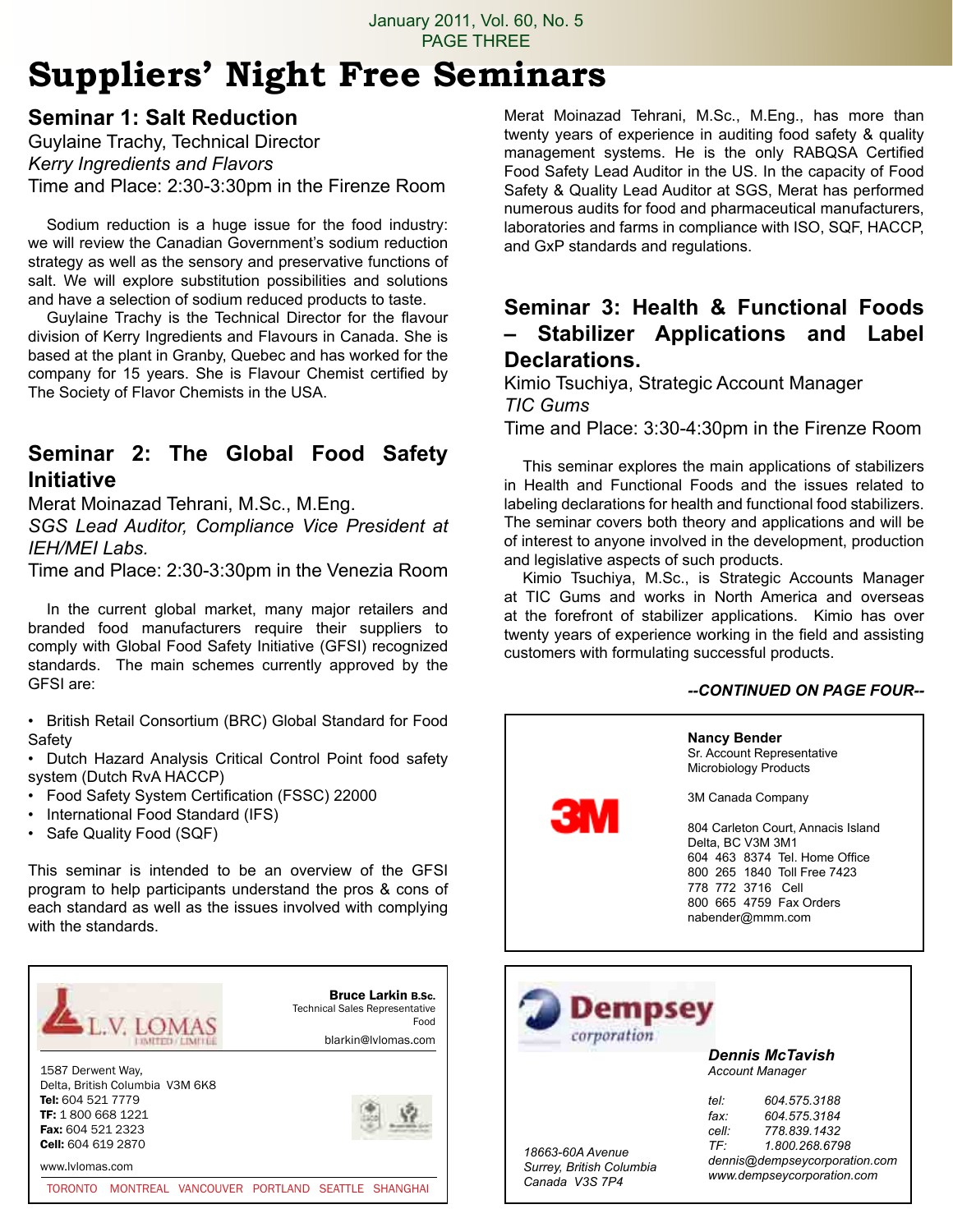# **Suppliers' Night Free Seminars**

#### **Seminar 4: Formulating Products with Heart Healthy Sunflower Oil**

Leo Manning, Innovation and Enterprise Officer *Technology Crops International* Chris Gould *National Sunflower Association* Time and Place: 3:30-4:30pm in the Venezia Room

Since the BC government introduced trans fat regulations in late 2009, food manufacturers and foodservice operators have been struggling to make bakery and other products compliant with the new regulations. In this seminar you will learn about the following topics, with a particular focus on sunflower oils and how they have been successful in overcoming these formulation issues and how they will provide structure and texture in bakery and confectionery applications.

• Stability, fry and shelf-life of a variety of oils, including NutriSun™, a new "solid" oil

• How blending oils can assist you with trans fat and cost reductions

- Health Canada's trans fat labeling requirements
- health benefits and consumer perceptions

Leo Manning has held a number of key roles in the oils/ fats and food ingredients business and holds the position of Innovation and Enterprise Officer at Technology Crops



International, a global leader in delivering sustainable, traceable, and assured solutions from plants. Leo recently held the position of Sales Director, North America and Director of Business Development at Loders Croklaan and he holds a M.B.A. from Northern Illinois University.

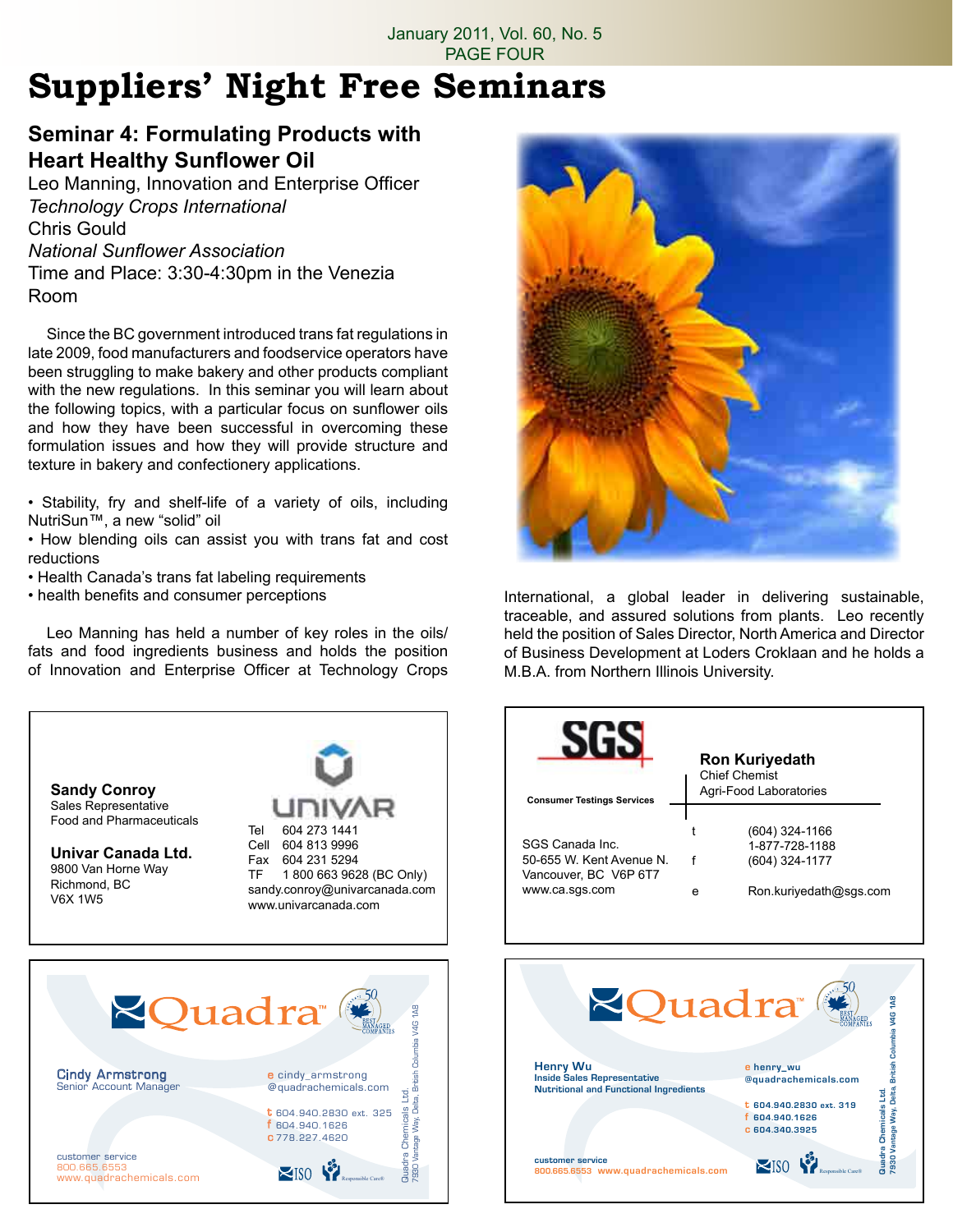# **Salt Reduction Seminar a Success**

The Salt Reduction night, held on Thursday, November 25th at the Richmond Airport Marriott Hotel, was a great success. A total of 40 people made their way out on a snowy evening to attend BCFT's first technical

Setting the Context" gave us insight into the complex and challenging task of the development of sodium reduction strategies both in Canada and internationally.

session of the 2010/11 year. The evening began with a rousing game of Sodium Jeopardy hosted by Nancy Ross; those who correctly answered questions related to sodium won a reducedsodium food product. At each table there were bowls of regular and sodium-reduced snack foods and attendees were invited to sample and compare them.

The first presentation of the evening was given by Dr. Susan Barr, professor of Food Nutrition and Health at UBC, and member of Health

Canada's Sodium Working Group, established in 2007 to develop a population health strategy for reducing sodium intake among Canadians. Dr. Barr's presentation "Sodium:



Dr. Gary Sandberg, Program Head of Food Technology at BCIT provided the second presentation of the evening: "Overcoming the Technical Challenges of Reduced Salt Formulations". Dr. Sandberg provided examples of many strategies for reduction of sodium in various commodities: "leave it out", reduction, replacement and bitter blockers.

Thank you again to both Dr. Barr and Dr. Sandberg and to all of the attendees for making this evening a success.

Both Dr. Barr's and Dr. Sandberg's presentations

can be viewed on the BCFT website at http://www.bcft.ca/ events/event-presentations.htm



## **Expertise in Food Analysis**

- Microbiology
- Food Chemistry
- Nutritional Labelling
- Residue Testing
- **Environmental Monitoring**

Tel: 604 734 7276 Toll free: 1 800 665 8566 foodsafety-yvr@maxxamanalytics.com

Saturated Fat Trans Fat Cholesterol Sodium